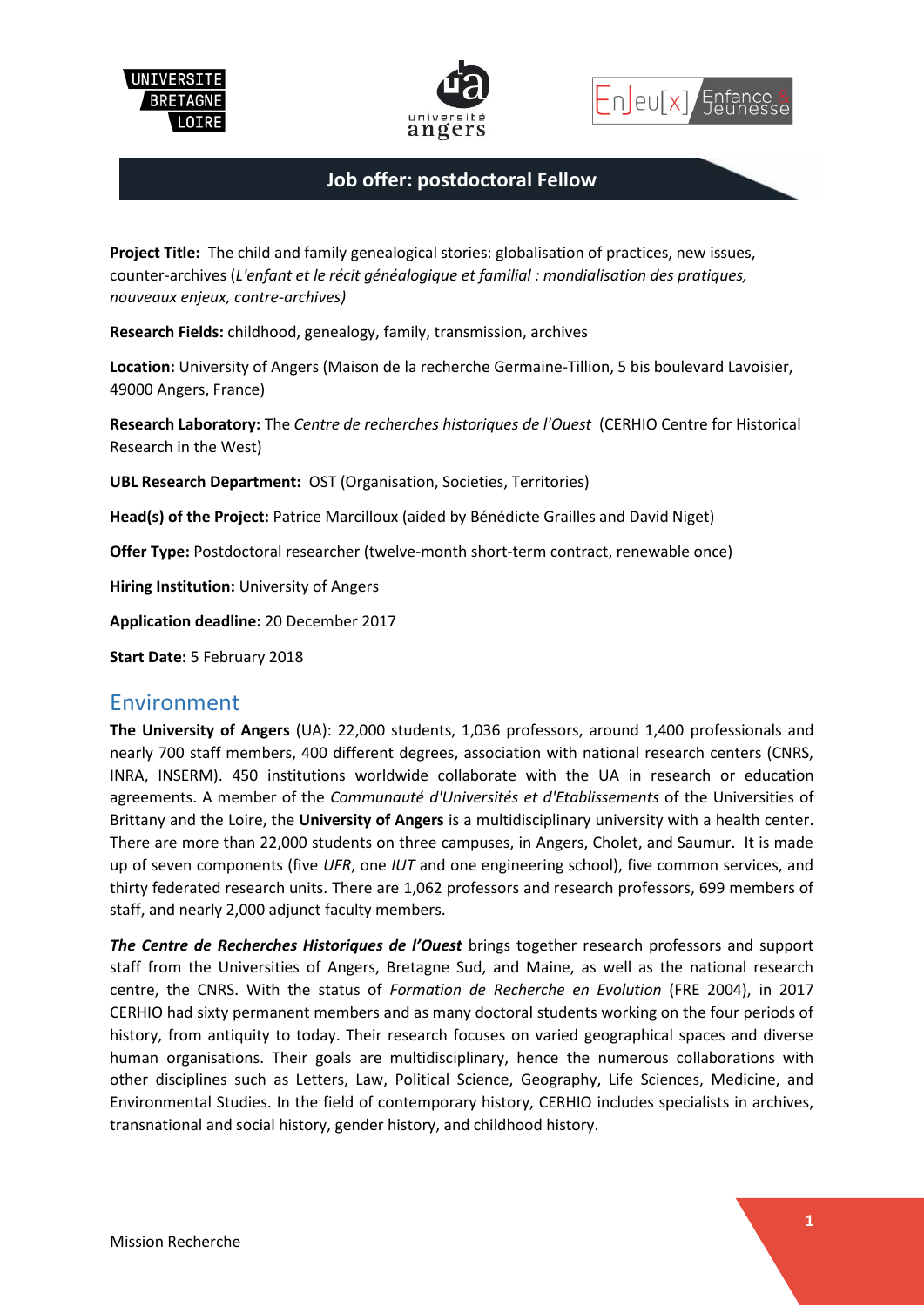





**The regional programme** *EnJeu[x]* **(Childhood and Youth)** is supported by the University of Angers, funded by the *Pays de la Loire* region and accredited by *MSH Ange-Guépin*. It brings together a large consortium of 130 researchers and 18 research laboratories, around the study of the well-being of children and youth, and strives to position itself as a network of research and expertise recognised at both the national and international levels. The programme includes six research themes: 1) Development, education, and learning 2) Filiations, families 3) Cultures, imaginary worlds, mediation 4) Rights, citizenship 5) Public health issues. The current postdoctoral mission is linked to the intersection between themes two and four.

## Mission/Project

The post-doctoral fellow will carry out research on the current worldwide spread of genealogy as a leisure practice which incorporates a powerful dimension of self-discovery. His/her work will follow the three following directions.

- *1. Globalised genealogical practices?* Is it possible to speak of, and if yes following which chronology, the spread of a Western model of genealogical practices? Is it possible to speak of a form of uniformisation of genealogical practices and what role is played by the major actors of fee-paying genealogy? It would be possible to study: great international genealogical events such as RootsTech, the appearance of genealogical events in zones with recent genealogical development (e.g. *Roots,* and *Tracing Your Family History* at the Singapore National Library, 2014), the analysis of large genealogical databases available online and their different circulation strategies, and indentifying organisational actors.
- *2. Children's genealogical practices and forms of transmission.* The place made for children in genealogical writing, either as practicing genealogists or targets for transmission measures. The international approach of the forms of genealogical practices by children and the methods of their promotion. Illustration of genealogical styles, some centred on individuals and their ancestry, others aiming for the production and memorialisation of family history. It will also be particularly possible to identify and analyse initiatives in favour of the development of genealogy in schools, works of genealogical initiation meant for children, family documentary digitisation practices, supports such as intranets or family blogs.
- *3. Counter-archives?* Genealogy is not exempt from issues of power. The production and control of genealogical vestiges, figures, writings, and iconography are types of speech. We will strive to ask questions about the relationships between vestiges of private origins and "official" archival sources conserved in centres dedicated to that purpose, and resulting from administrative procedures or institutional processes, characterised by the practice of the "individual file" in the twentieth century. Is the social request for the access, control, and even rectification of these archives by the individuals concerned discernible? Is it possible to speak of the "right to inventory" or even of counter-archives?

# Required Profile

Doctor (PhD), with a maximum three years of experience after thesis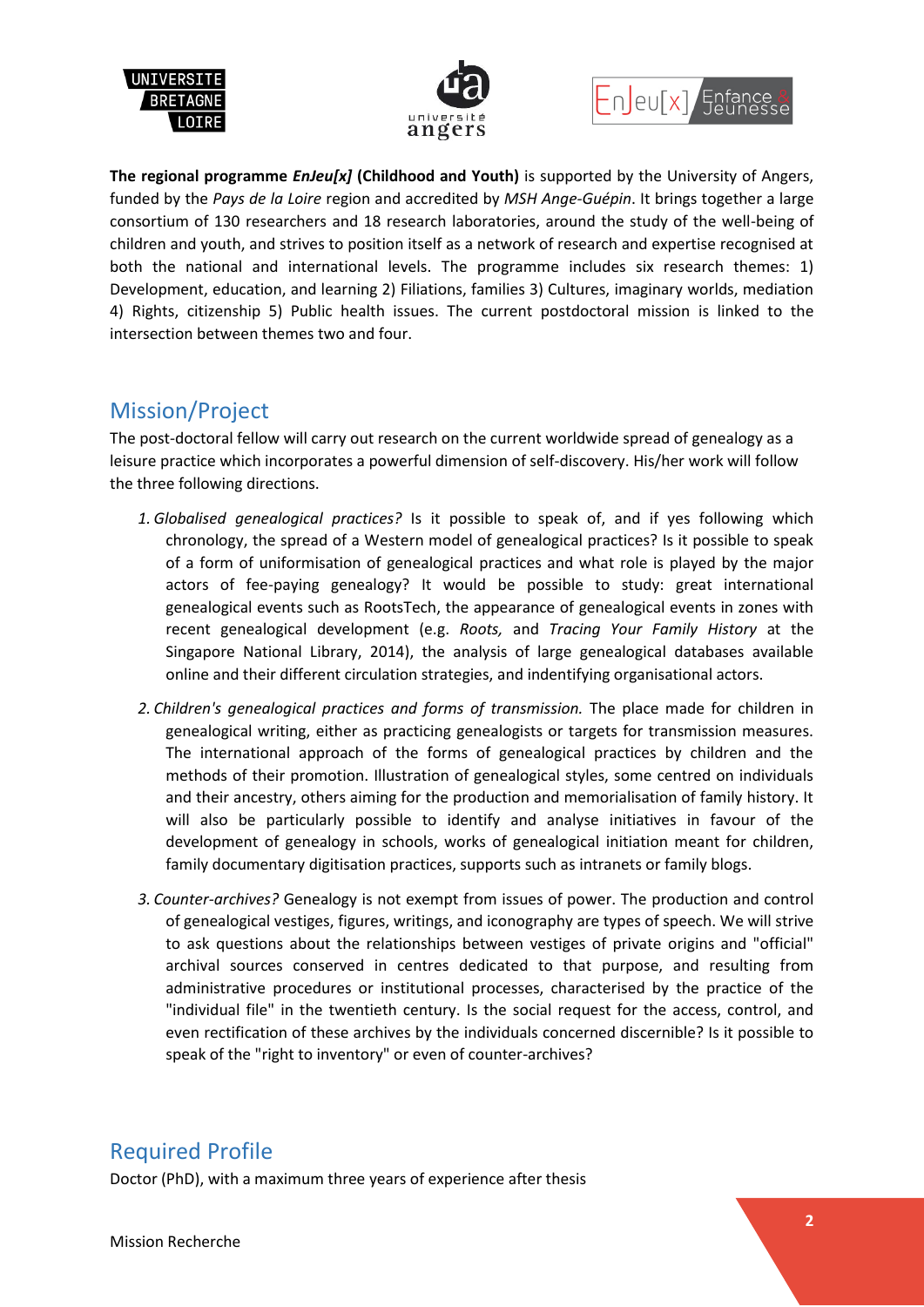





Doctor of History, Sociology, Social and Cultural Anthropology, Ethnology, or Human and Social Sciences, with a maximum three years of experience after thesis defense.<sup>1</sup> International research experience is required (during or after Doctorate). Candidates must not have supported their thesis in the hiring institution nor have worked previously in the host research unit.

Possible Specialisations: family and kinship, production and circulation of cultural products, leisure, public policy, archives. Mastery of enquiry techniques (particulary online), observation methods, biographical interviewing behaviours, and analysis tools as well as qualitative and quantitative data processing (statistical analysis, content analysis, textual analysis) and speech; knowledge of and practical experience in digital tools. Written and spoken English, mastery of another language also desired. Knowledge of research practices in Family History will also be appreciated.

### Useful References

Research Centre Website:<http://cerhio.fr/>

The EnJeu[x] Programme:<http://enfance-jeunesse.fr/>

Bibliography on genealogy and genealogical practices in the world: [https://collections.enfance](https://collections.enfance-jeunesse.fr/collections/show/8)[jeunesse.fr/collections/show/8](https://collections.enfance-jeunesse.fr/collections/show/8)

## How to apply?

Please send the following documents before 28 August 2017 to [patrice.marcilloux@laposte.net,](mailto:patrice.marcilloux@laposte.net) and copy t[o recherche@u-bretagneloire.fr](mailto:recherche@u-bretagneloire.fr)

- Short Curriculum Vitae and cover letter demonstrating your interest, and especially your career project
- A list of your major work (two pages max.): publications, patents, and other scientific productions
- **E** Letters of recommendation (optional)
- $\blacksquare$  A copy of your PhD diploma<sup>2</sup>

The selection process is described here[: https://u-bretagneloire.fr/dossiers/postdoc/candidatures](https://u-bretagneloire.fr/dossiers/postdoc/candidatures)

The recruitment process will proceed in two stages. First, a jury will select candidates for a first round of interviews in early September 2017. The jury members are: Yves Denéchère, Professor of Contemporary History (University of Angers), Director of CERHIO, and Head of the EnJeu[x] Programme; Bénédicte Grailles, Senior Lecturer in Archival Sciences (University of Angers); David Niget, Senior Lecturer in Contemporary History (University of Angers); Patrice Marcilloux, Professor of Archival Sciences (University of Angers).

1

<sup>&</sup>lt;sup>1</sup> The thesis defense must have taken place after 31 August 2014, except in rare exceptions. Periods of illness, maternity or parental leave shall not be counted in this three-year period.

<sup>2</sup> For doctors graduated from a French institution, a link to the thesis notice in th[e SUDOC](http://www.sudoc.abes.fr/) Catalogue or the French official portal [Theses.fr](http://www.theses.fr/) will suffice.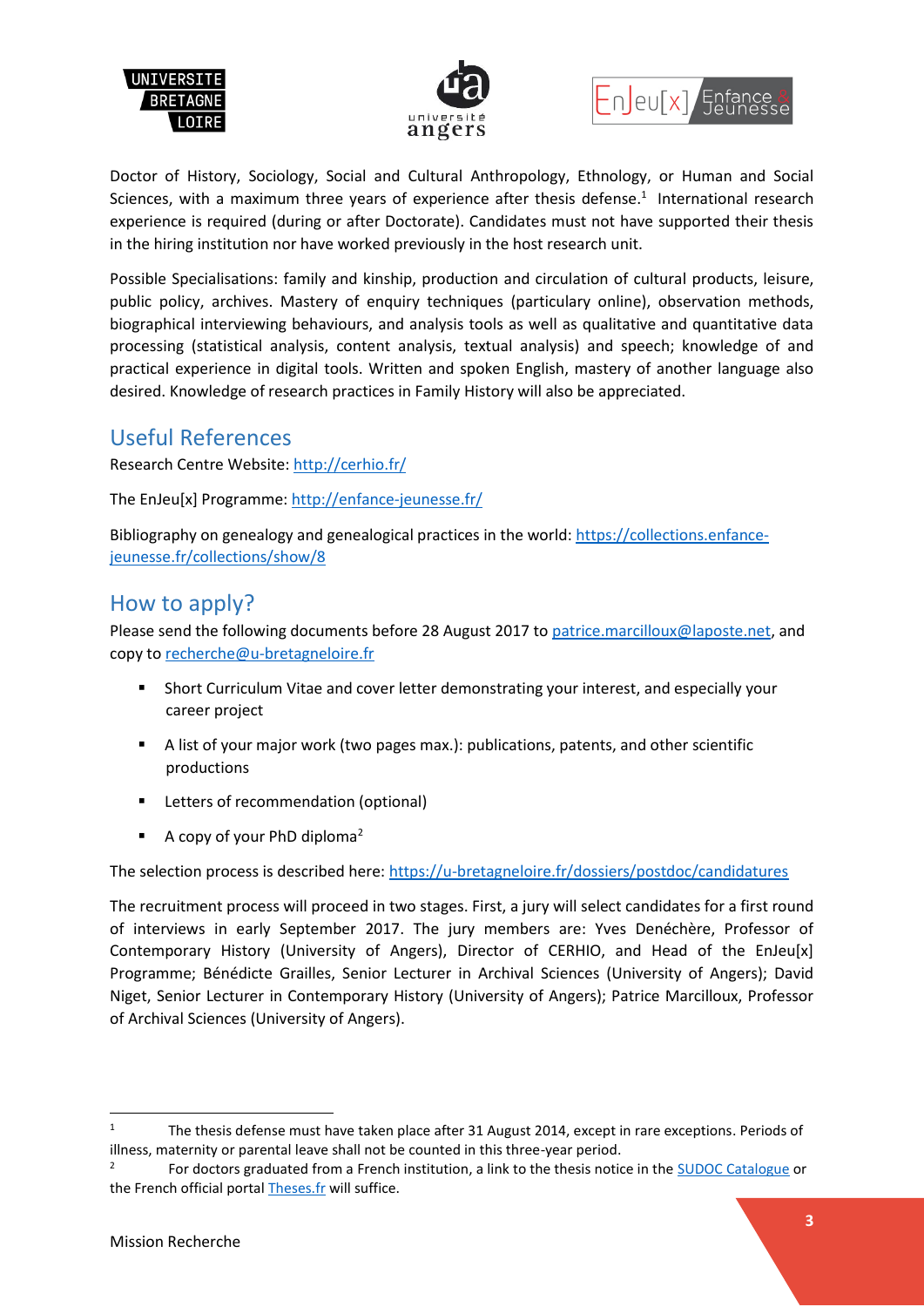





# Further information

Annual Gross Salary : 29,374.92€

This fellowship is cofunded by *Université Bretagne Loire* and the EnJeu[x] Research Program.

The *Université Bretagne Loire* federates seven universities, fifteen *grandes écoles* and five research organisations in western France (*Bretagne* and *Pays de la Loire*). This community of universities and institutions aims to develop the scientific and academic potential of the area at both the national and international levels.

*EnJeu[x]* looks to structure the scientific theme of childhood and youth (meaning the period from 0- 18 years of age, with prolongations depending on the processes being studied). It aims to develop production of new knowledge on the well-being and quality of life of children and young people, a theme of great societal concern for the future.

The regional programme *EnJeu[x]* (Childhood and Youth) is supported by the University of Angers, funded by the *Pays de la Loire* region and accredited by *MSH Ange-Guépin*. It brings together a large consortium of 130 researchers and eighteen research laboratories, around the study of the wellbeing of children and youth, and strives to position itself as a network of research and expertise recognised at both the national and international levels. The programme includes six research themes: 1) Development, education, and learning 2) Filiations, families 3) Cultures, imaginary worlds, mediation 4) Rights, citizenship 5) Public health issues. The current postdoctoral mission is linked to the second and the fourth themes.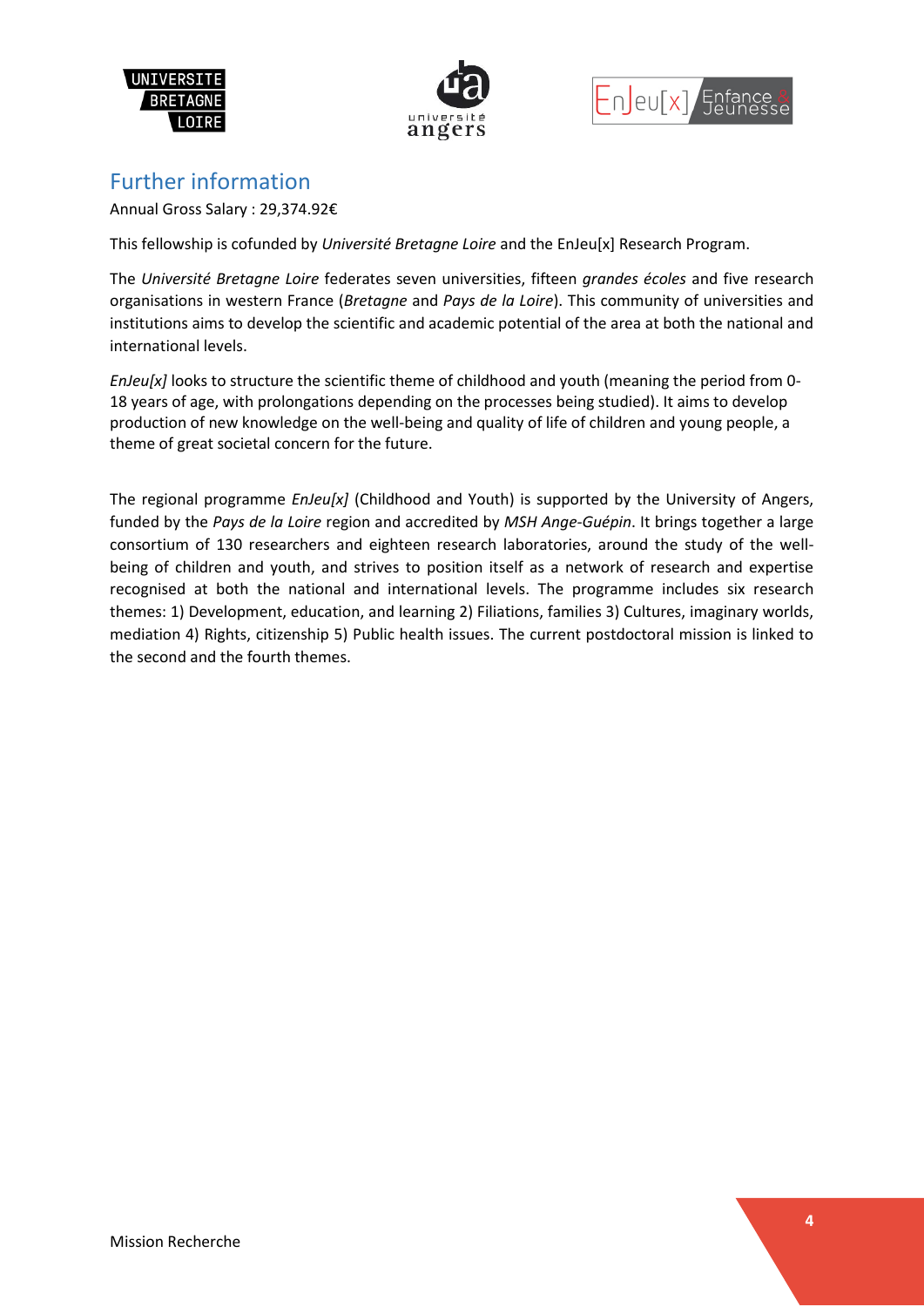





#### **Offre de recrutement : chercheur postdoctorant**

**TITRE DU PROJET :** *L'enfant et le récit généalogique et familial : mondialisation des pratiques, nouveaux enjeux, contre-archives*

**Thème de recherche :** enfance, généalogie, famille, transmission, archives

**Lieu de travail :** Université d'Angers (Maison de la recherche Germaine-Tillion, 5 bis boulevard Lavoisier, 49000 Angers)

**Unité(s) de recherche :** laboratoire CERHIO (Centre de recherches historiques de l'Ouest)

**Département(s) de Recherche UBL de rattachement :** OST (Organisation, Sociétés, Territoires)

**Responsable(s) scientifique(s) du projet :** Patrice Marcilloux (avec le concours de Bénédicte Grailles et David Niget)

**Type d'offre :** chercheur contractuel (CDD 12 mois, renouvelable éventuellement une fois)

**Etablissement employeur :** Université d'Angers

**Date limite de candidature :** 20 décembre 2017

**Date prévisionnelle de prise de poste :** 5 février 2018

### Environnement

Membre de la COMUE UBL, **l'Université d'Angers** est une université pluridisciplinaire avec un pôle santé, accueillant plus 22000 étudiants répartis sur 3 sites : Angers, Cholet et Saumur.

Elle comprend 7 composantes (5 UFR, 1 IUT et 1 Ecole d'ingénieur interne), 5 services communs, 30 unités et structures fédératives de recherche.

Elle compte 1062 enseignants et enseignants-chercheurs, 699 personnels administratifs et techniques et près de 2000 vacataires.

**Le Centre de Recherches Historiques de l'Ouest** regroupe des enseignants-chercheurs et des personnels d'appui à la recherche des universités d'Angers, Bretagne Sud, du Maine et du CNRS. Formation de Recherche en Evolution (FRE 2004), le CERHIO compte en 2017 soixante membres titulaires et autant de doctorants travaillant sur les quatre périodes de l'histoire, de l'antiquité au temps très présent. Leurs recherches portent sur des espaces géographiques variés et des organisations humaines diverses ; leurs objets sont pluridisciplinaires d'où des collaborations nombreuses avec d'autres disciplines : lettres, droit, science politique, géographie, sciences du vivant, médecine, environnement.

**Le programme régional EnJeu[x] (Enfance et Jeunesse)** est porté par l'Université d'Angers, financé par la région Pays de la Loire et agréé par la MSH Ange-Guépin. Il fédère un large consortium de 130 chercheurs, 18 laboratoires, autour de l'étude du bien-être de l'enfance et la jeunesse et ambitionne de se positionner comme un réseau de recherche scientifique d'expertise reconnu sur le plan national et international. Le programme comporte 6 axes de recherche thématiques : 1) Développement, éducation, apprentissage; 2) Filiations, familles; 3) Cultures, imaginaires,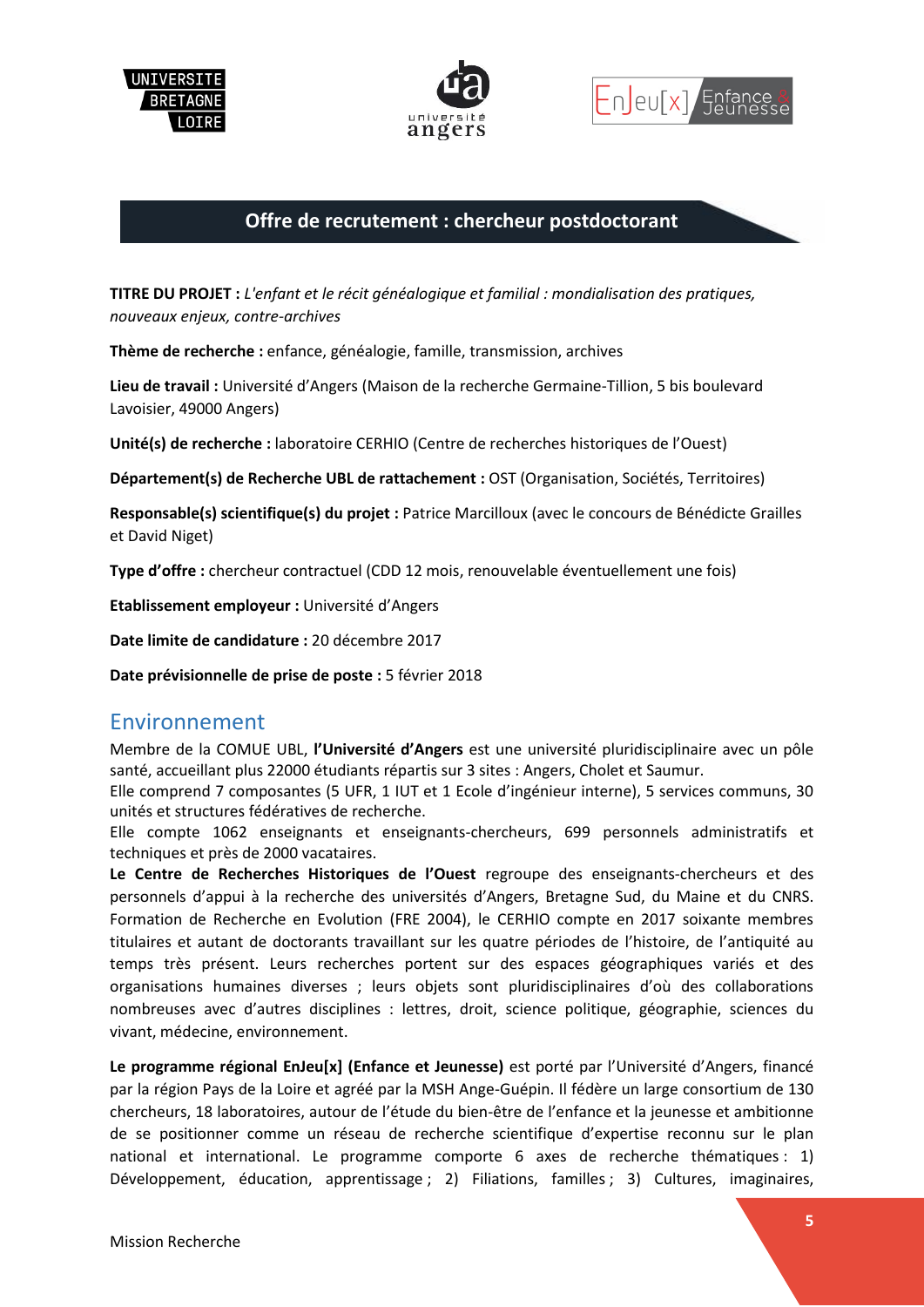





médiation ; 4) Droits, citoyenneté ; 5) Enjeux de santé publique. La présente mission postdoctorale s'inscrit à l'intersection des axes de recherche 2 et 4.

# Mission (projet scientifique)

Le ou la post-doctorant-e effectuera des recherches sur l'actuelle diffusion mondiale de la généalogie comme pratique de loisir intégrant une forte dimension de découverte de soi. Son programme de travail suivra les trois directions suivantes.

1. *Des pratiques généalogiques mondialisées ?* Peut-on parler, et si oui selon quelle chronologie, d'une diffusion d'un modèle occidental des pratiques généalogiques ? Peut-on dès lors parler d'une forme d'uniformisation des pratiques généalogiques et quel rôle y tiennent les grands acteurs de la généalogie payante ? Pourront notamment être étudiés : quelques grands événements généalogiques internationaux, du type RootsTech ; l'apparition d'événements à caractère généalogique dans des zones au développement généalogique récent (ex : *Roots, Tracing Your Family History* à la National Library de Singapour, 2014) ; analyse des grandes bases de données généalogiques disponibles en ligne et de leurs stratégies de diffusion ; repérage des acteurs associatifs.

2. *Pratiques généalogiques enfantines et formes de transmission.* Place faite aux enfants dans l'écriture généalogique, soit comme généalogistes pratiquants soit comme cibles des dispositifs de transmission. Approche internationale des formes de pratiques généalogiques par les enfants et des modalités de leur promotion. Mise en évidence de styles généalogiques, les uns centrés sur l'individu et son ascendance, les autres visant la production et mémorialisation d'une histoire familiale. Pourront notamment être repérées et analysées les initiatives en faveur du développement de la généalogie à l'école, les ouvrages d'initiation généalogique destinés aux enfants, les pratiques de numérisation documentaire familiales, les supports de type intranets ou blogs familiaux.

*3. Des contre-archives ?* La généalogie n'est pas exempte d'enjeux de pouvoir. La production et le contrôle de traces généalogiques, figurées, écrites, iconographiques, sont des prises de parole. On s'efforcera de poser la question des rapports de ces traces d'origine privée avec les traces archivistiques « officielles », conservées dans des services dédiés et résultant de procédures administratives ou de processus institutionnels, caractérisés par la pratique du « dossier individuel » au XX<sup>e</sup> siècle. Une demande sociale d'accès, de contrôle, voire de rectification de ces archives par les individus concernés est-elle perceptible ? Peut-on parler de « droit d'inventaire », voire de contrearchives ?

# Profil recherché

Docteur en histoire, sociologie, anthropologie sociale et culturelle, ethnologie, sciences humaines et sociales, avec au maximum 3 ans d'expérience après l'obtention de son doctorat<sup>3</sup>, disposant d'une expérience de recherche à l'international (durant ou après son doctorat), n'ayant pas soutenu sa thèse au sein de l'établissement de recrutement et n'ayant pas déjà travaillé dans l'unité de

**.** 

<sup>3</sup> Durée appréciée au 1/9/2017 : la date de soutenance doit être postérieure au 31/08/2014, sauf dérogation exceptionnelle. Les périodes de congés pour maladie, maternité ou parentalité ne sont pas comptées dans cette durée.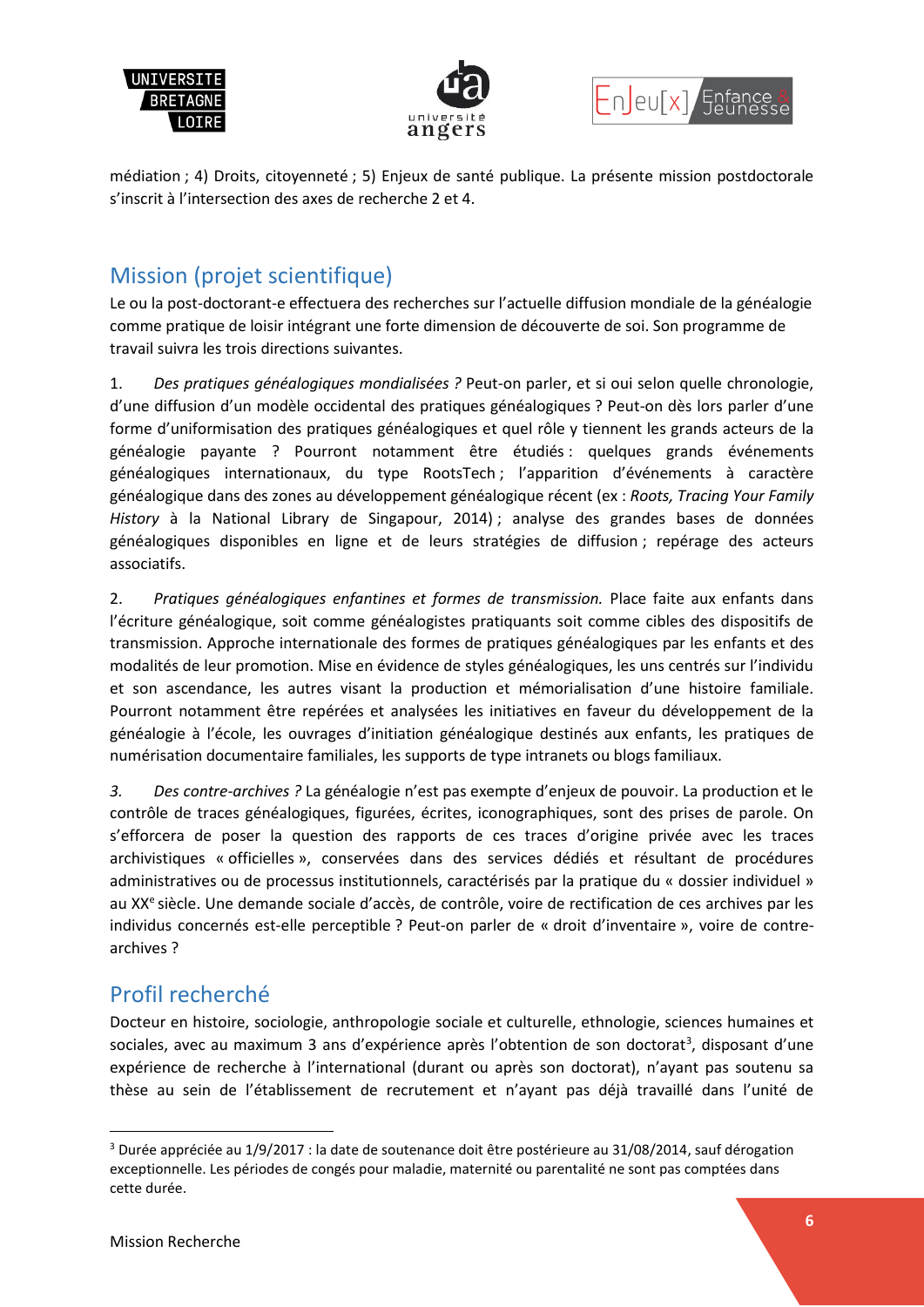





recherche d'accueil. Spécialisations possibles : famille et parenté, production et circulation des produits culturels, loisirs, politiques publiques, archivistique. Maîtrise des techniques d'enquête (notamment en ligne), des méthodes d'observation, des conduites d'entretiens biographiques, et des outils d'analyse et de traitement qualitatif et quantitatif des données (analyse statistique, analyse de contenu, analyse textuelle) et de discours ; connaissance et pratique des outils numériques. Anglais, parlé, lu et écrit, la maîtrise d'une autre langue étant souhaitable. La connaissance des pratiques de recherche en histoire familiale sera appréciée.

### Références utiles

Site du laboratoire :<http://cerhio.fr/>

Programme EnJeu[x] :<http://enfance-jeunesse.fr/>

Bibliographie sur la généalogie et les pratiques généalogiques dans le monde : <https://collections.enfance-jeunesse.fr/collections/show/8>

## Dossier de candidature

Pour candidater à cette offre, veuillez transmettre avant le 28 août 2017 les éléments suivants à [patrice.marcilloux@laposte.net,](mailto:patrice.marcilloux@laposte.net) avec copie à la mission recherche de l'UBL [recherche@u](mailto:recherche@u-bretagneloire.fr)[bretagneloire.fr](mailto:recherche@u-bretagneloire.fr) :

- Un CV court et une lettre de motivation qui aborde notamment votre projet professionnel
- Une liste de vos principaux travaux réalisés (2 pages max.) : publications scientifiques, brevets et autres productions scientifiques
- D'éventuelles lettres de recommandations
- $\blacksquare$  Une copie de votre diplôme de doctorat<sup>4</sup>

Vous trouverez la description du processus général de sélection sur la page suivante : <https://u-bretagneloire.fr/dossiers/postdoc/candidatures>

Le recrutement fera l'objet d'une procédure en deux temps. Dans un premier temps, le jury sélectionnera les candidats qu'il souhaite retenir pour une audition prévue au début du mois de septembre 2017. Jury de sélection : Yves Denéchère, professeur d'histoire contemporaine (université d'Angers), directeur du CERHIO, responsable du programme EnJeu[x] ; Bénédicte Grailles, maîtresse de conférences en archivistique (université d'Angers) ; David Niget, maître de conférences d'histoire contemporaine (université d'Angers) ; Patrice Marcilloux, professeur d'archivistique (université d'Angers).

## Informations complémentaires

Salaire brut annuel : 29 374,92€

Ce poste est co-financé par l'Université Bretagne Loire et le programme EnJeu[x] (région Pays-de-la-Loire).

1

<sup>4</sup> Pour les titulaires d'un doctorat soutenu dans un établissement français, un lien vers la notice de votre thèse dans le [catalogue SUDOC](http://www.sudoc.abes.fr/) ou le portail officiel [Theses.fr](http://www.theses.fr/) suffit.